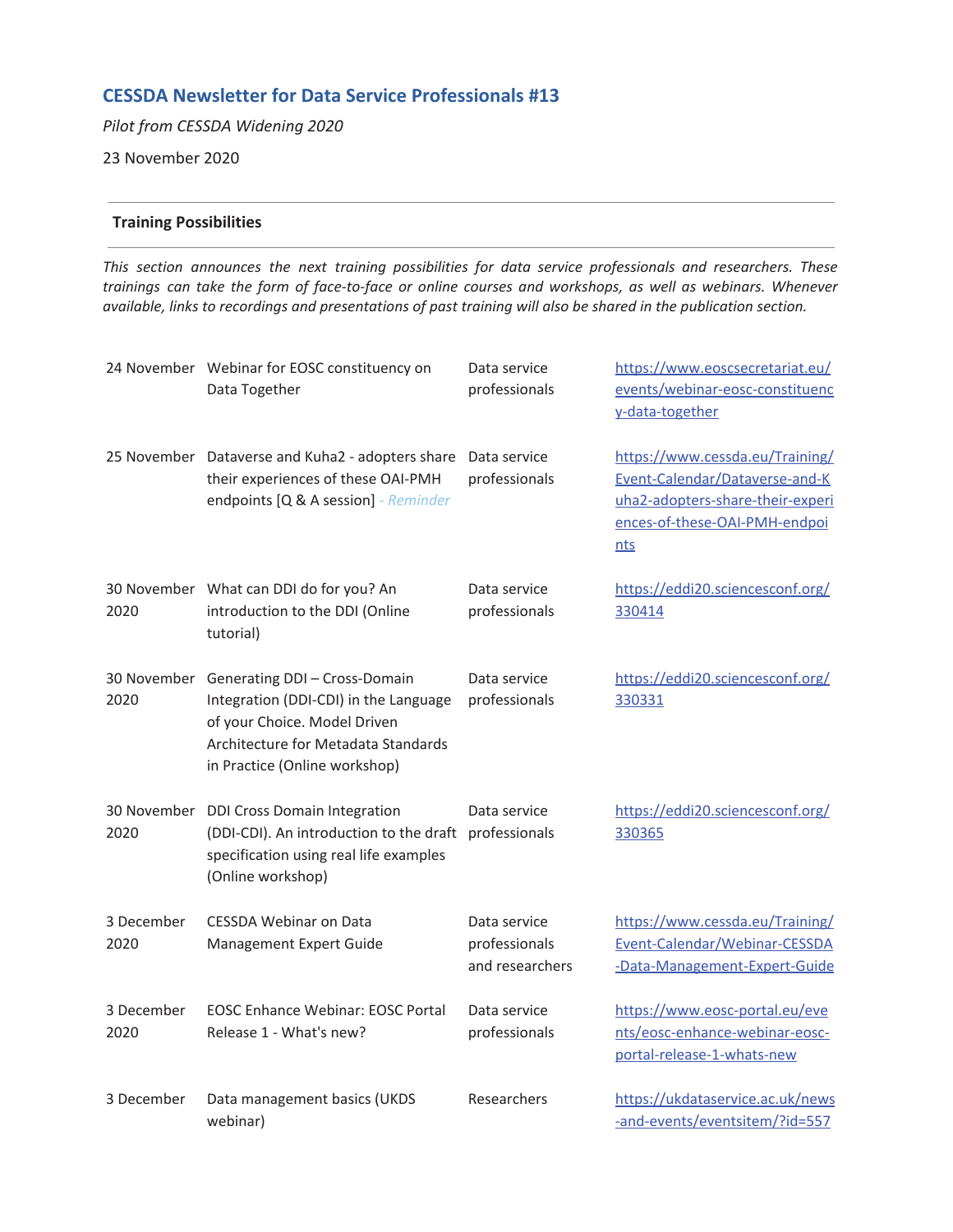#### **Conference and Events**

*The announcement of next conferences and events are listed in this section. You can follow the links for more information on the events, and deadlines to register and send abstract.* 

| 4 December<br>2020 | 27 November, BigSurv20 (Online every Friday 6<br>November - 4 December) - Reminder                                      | Data service<br>professionals<br>and researchers | https://www.bigsurv20.org/       |
|--------------------|-------------------------------------------------------------------------------------------------------------------------|--------------------------------------------------|----------------------------------|
| 2020               | 1-2 December EDDI20: 12th Annual European DDI<br>User Conference (Online) - Reminder,<br>registration close 25 November | Data service<br>professionals                    | https://eddi20.sciencesconf.org/ |

## **Publications and other resources**

*In this section will be listed new reports and publications, as well as different resources such as tools and past recordings and presentations from training and conferences. You can find other useful resources for data service professionals and users in the CESSDA Resource Directory . All deliverables, reports created in CESSDA projects as well as past CESSDA training are available in the CESSDA Zenodo platform.* 

| SHAPE-ID Webinar: Funding Interdisciplinary<br>Research with the Arts, Humanities and Social<br>Sciences - recording | Data service<br>professionals<br>and researchers | https://www.shapeid.eu/webinar-10<br>$-11-20/$                      |
|----------------------------------------------------------------------------------------------------------------------|--------------------------------------------------|---------------------------------------------------------------------|
| <b>UKDS Webinar: Social Network Analysis:</b><br><b>Fundamental Concepts</b> - slides and recording                  | Researchers                                      | https://ukdataservice.ac.uk/news-an<br>d-events/eventsitem/?id=5661 |
| <b>UKDS Webinar: Social Network Analysis: Getting</b><br>and Marshalling Data - slides and recording                 | Researchers                                      | https://ukdataservice.ac.uk/news-and<br>-events/eventsitem/?id=5662 |
| <b>UKDS Webinar: Social Network Analysis:</b><br>Techniques and Methods of Analysis - slides and<br>recording        | Researchers                                      | https://ukdataservice.ac.uk/news-and<br>-events/eventsitem/?id=5663 |

9